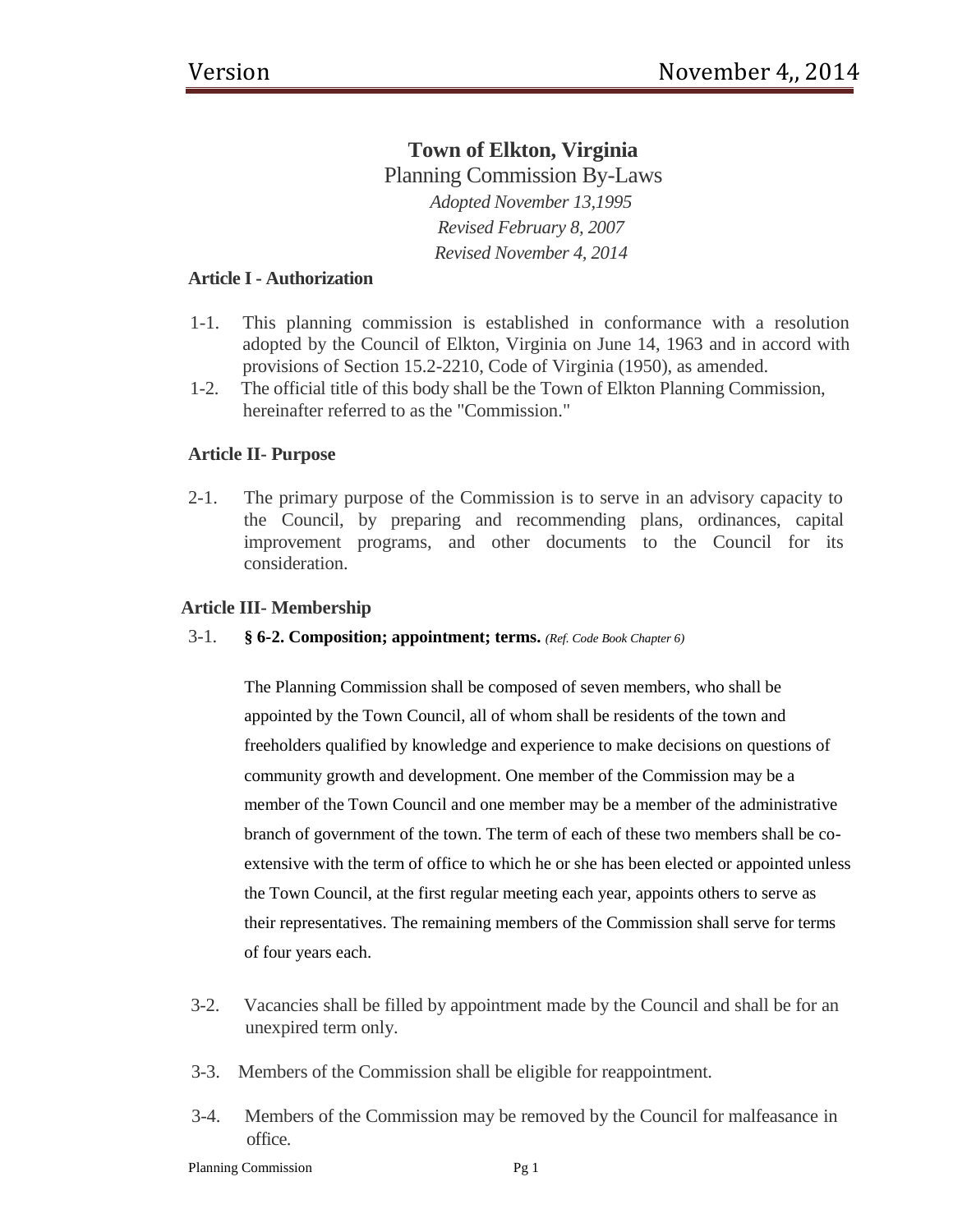- 3-5. Terms of commission members shall expire immediately before the beginning of the regular meeting at which their successor's terms of office begin.
- 3-6. The Council may provide for the payment of expenses incurred by Commission members in the performance of their official duties and compensation for services.

# **Article IV - Selection of Officers**

- 4-1. Officers of the Commission shall consist of a chairman, vice chairman, and secretary. The chairman, vice-chairman and secretary shall be elected by the appointed members.
- 4-2. Nomination of officers shall be made from the floor at the June meeting each year. Election of officers shall follow immediately. A candidate receiving a majority vote of the entire membership should be declared elected.
- 4-3. Terms of office shall be for one year or until a successor takes office. Elected officers would serve no more than a two year term unless agreed upon by the member and the Commission.
- 4-4. Vacancies shall be filled for an unexpired term by a majority vote of the commission.

# **Article V - Duties of Officers**

- 5- 1 . The chairman shall:
- 5-1-1. Preside at meetings,
- 5-1-2. Appoint committees.
- 5-1-3. Rule on procedural questions (subject to reversal by a two-thirds majority vote of the members present).
- 5-1-4. Report official communications at the next regular commission meeting.
- 5-1-5. Certify official documents involving the authority of the Commission.
- 5-1-6. Certify minutes as true and correct copies.
- 5-1-7. Carry out other duties as assigned by the Commission.
- 5-2. The vice-chairman shall:
- 5-2-1. Assume the full powers of the chairman in the absence or inability of the chairman to act.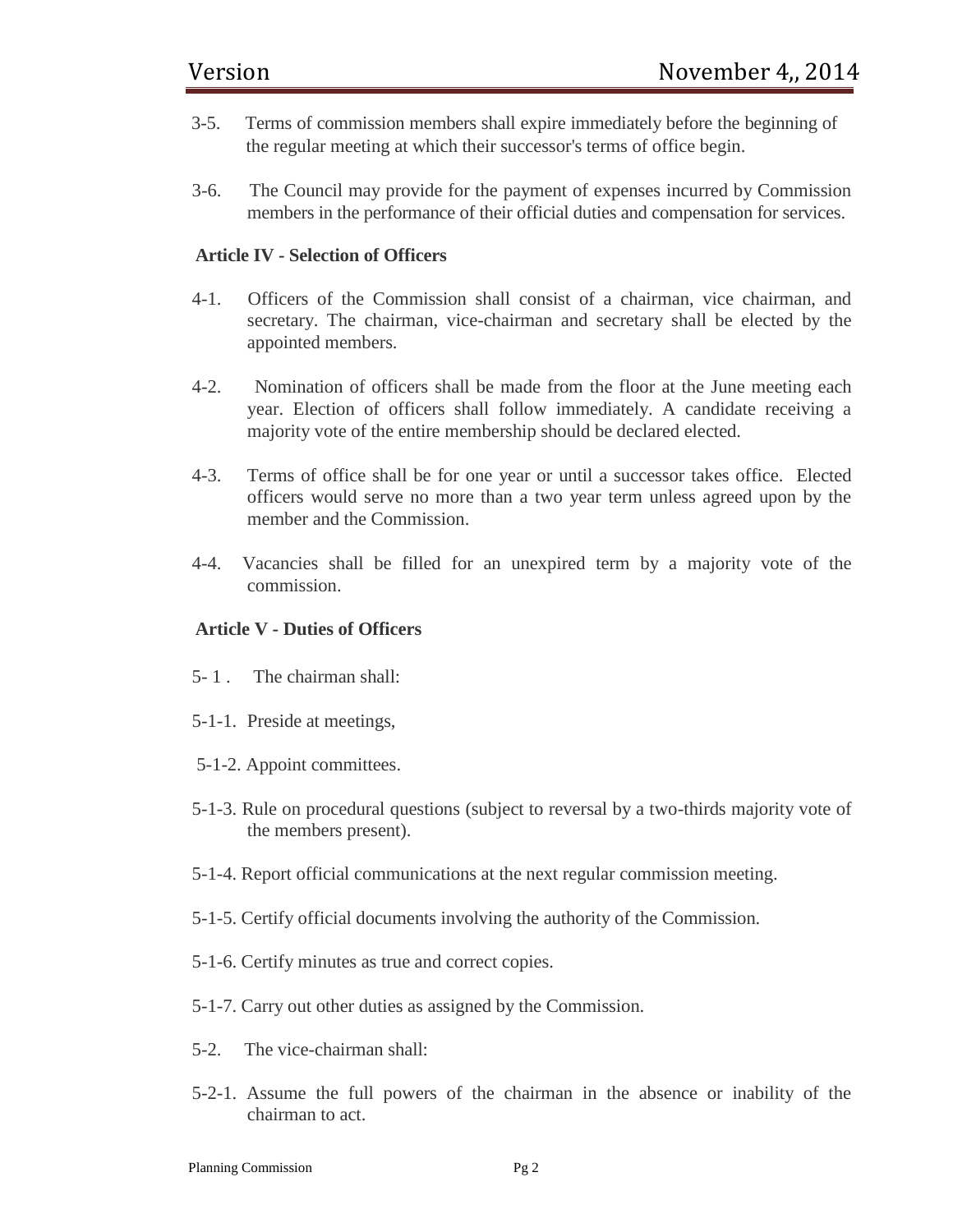- 5-3. The secretary shall be accountable for, and the office of the Town Manager will provide the following:
- 5-3-1. Recording attendance at meetings.
- 5-3-2. Recording the minutes of the Commission meetings.
- 5-3 -3. Notifying members of all meetings.
- 5-3-4. Maintaining a file of all official Commission records and reports.
- 5-3-5. Certifying maps, records, and reports of the Commission.
- 5-3-6. Giving notice and be responsible for publishing public notices of all Commission public hearings and public meetings.
- 5-3-7. Attend to the correspondence for the execution of the duties and functions of the Commission.

### **Article VI - Committees**

- 6-1. The following committees may be appointed at the discretion of the chairman.
- 6-1-1. Comprehensive Plan Committee develops, updates, and revises the comprehensive plan and coordinates the work of other committees which relate to the plan development.
- 6-1-2. Land Use Committee prepares and maintains an inventory of land uses within the Town of Elkton, and is responsible for the preparation of land use maps.
- 6-1-3. Subdivision Committee drafts subdivision regulations and subsequent amendments. Examines subdivision applications and makes recommendations to the Commission after reviewing staff comments.
- 6-1-4. Zoning Committee drafts zoning ordinance and subsequent amendments. Reviews applications for rezoning, special exceptions, or use permits and recommendations to the Commission.
- 6-1-5. Capital Improvements Committee prepares and annually updates capital improvements program (CEP) in conjunction with Elkton administrative officials. Assures that the CIP is in conformance with the comprehensive plan,
- 6-2. Special committees may be appointed by the chairman for purposes and terms approved by the Commission.
- 6-3. The chairman shall be an ex-officio member of every committee.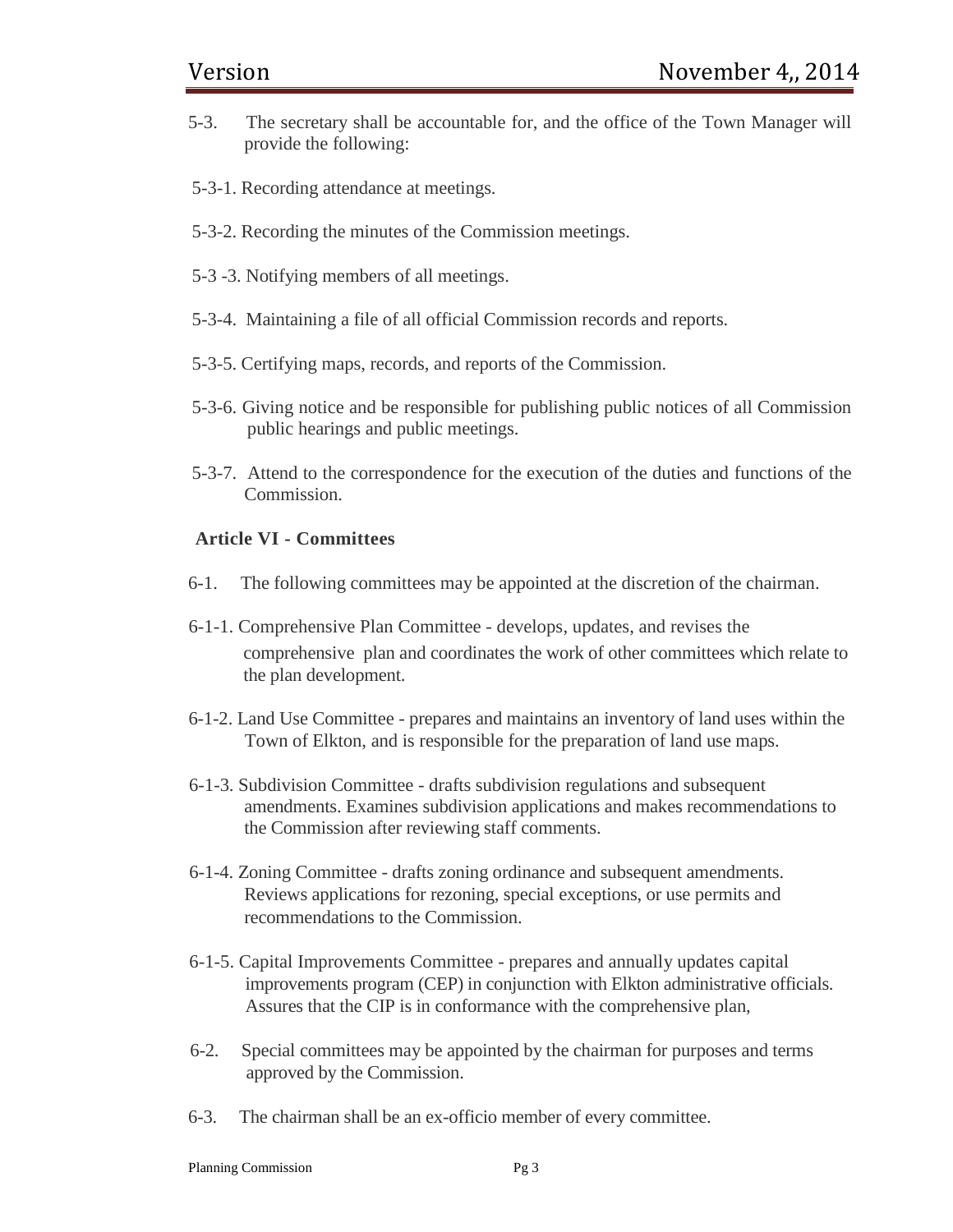# **Article VII – Meetings**

- 7-1. Regular meetings of the Commission shall be held on the first Tuesday of each month at 7:00 p.m. Special meetings shall be called as needed. When a meeting date falls on a legal holiday, the meeting shall be held on the day following unless the Commission selects an alternate day.
- 7-2. Special meetings may be called by the chairman or by two members upon written request to the secretary. The secretary shall mail a written notice to all members, at least five days before a special meeting by the chairman, stating the time, place, and purpose of the meeting.
- 7-3. Scheduled meeting may be cancelled, by the chairman, up to 48 hours before the meeting.
- 7-4. All meetings of the Commission shall be open to the public.

# **Article VIII-Voting**

- 8-1. A majority of the sitting members shall constitute a quorum.
- 8-2. No action of the Commission shall be valid unless authorized by a majority vote of those present and voting.
- 8-3. The Commission shall only consider issues submitted in writing five days prior unless, a majority of the Commission members deemed it appropriate to consider.

#### **Article IX - Order of Business**

- 9-1. The order of business for a regular meeting may be:
- 9-1-1. Call to order.
- 9.1.1.1. Pledge of Allegiance
- 9-1-2. Roll Call.
- 9-1-3. Determination of a quorum.
- 9-1-4. Public expression,
- 9-1-5. Reading of minutes.
- 9-1-6. Report of secretary.